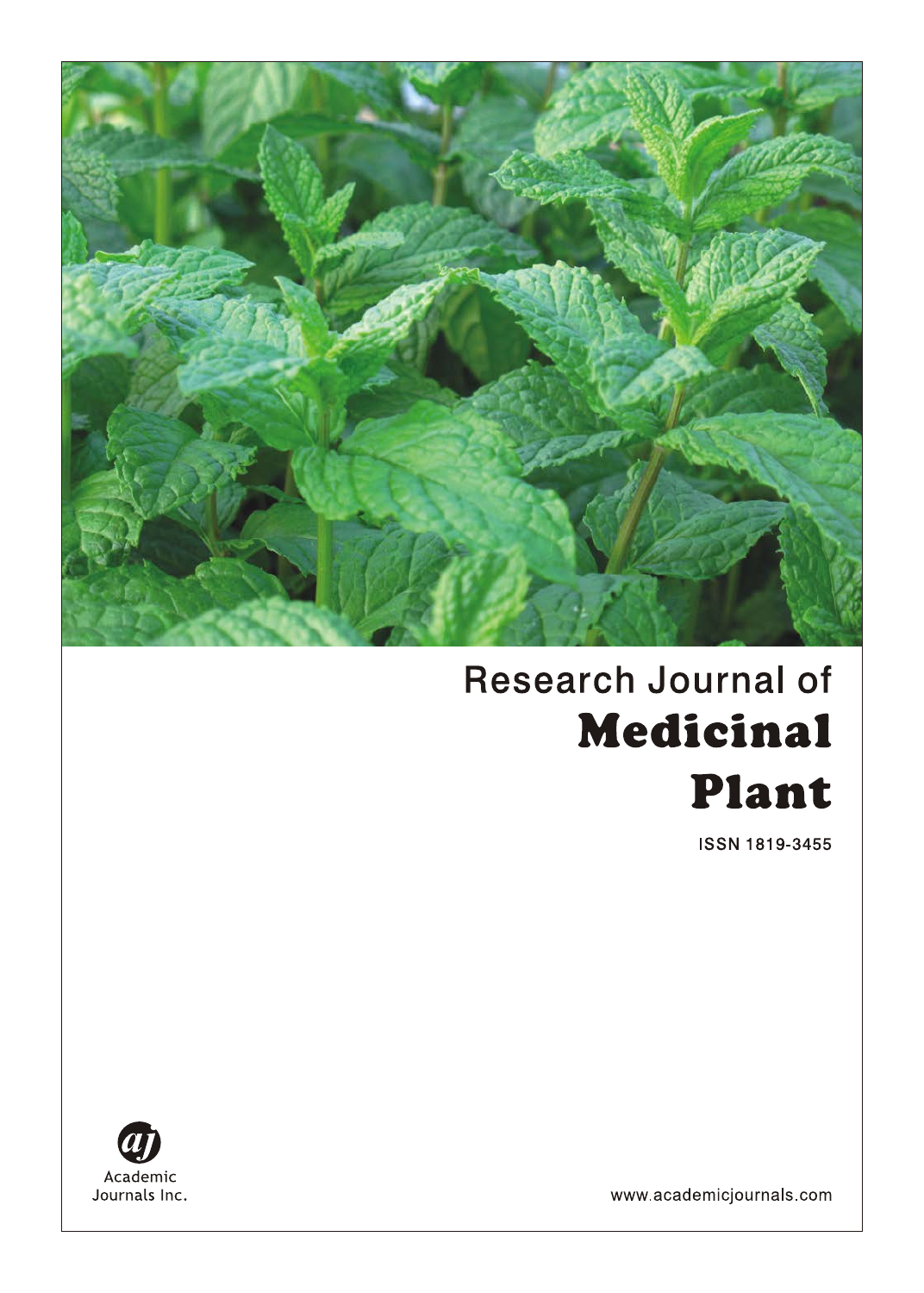Research Journal of Medicinal Plant 9 (1): 34-41, 2015 ISSN 1819-3455 / DOI: 10.3923/rjmp.2015.34.41 © 2015 Academic Journals Inc.

# **Rat Plasma Metabolites and Renal Morphology Following Oral Exposure to a Polyherbal Mixture**

# O.S. Adeyemi and O.V. Akinwande

Department of Biological Sciences, Landmark University, Omu-Aran, Kwara State, Nigeria

*Corresponding Author: O.S. Adeyemi, Department of Biological Sciences, Landmark University, Omu-Aran, Kwara State, Nigeria Tel: +234 7034 50 7902*

## **ABSTRACT**

Dearth of empirical evidence to support medicinal claims of several herbal mixtures fuels growing safety concerns among the research community. Currently, there are no scientific data on Fijk herbal mixture even though it enjoys wide patronage in Nigeria. This study was done to evaluate biochemical indices and renal morphology following oral and repeated exposure to Fijk herbal. Twenty-four male Wistar rats of weight between 195-210 g were randomly distributed into four groups. Group 1 served as control and received distilled water only. Groups 2-4 received oral administration of Fijk herbal at 15, 30 and 45 mg  $kgG<sup>1</sup>$ , respectively. The treatment was daily and lasted for 21 days, after which the animals were sacrificed under anesthesia. The blood and kidney tissues were collected and used for the biochemical determinations and histopathology examination. Exposure to Fijk herbal in rats caused elevated levels of plasma creatinine and urea relative to the control. Likewise, levels of rat plasma potassium and sodium increased following oral exposure to Fijk herbal. In contrast, the rat kidney weights as well as organ-to-body weight ratio were significantly decreased due to Fijk herbal exposure. The histopathology examinations revealed inflammation, swollen renal tubules and necrosis in groups exposed to Fijk herbal. Oral and repeated exposure to Fijk herbal elevated rat biochemical indices and caused cellular lesion reminiscent of renal injury.

**Key words:** Herbal mixture, safety assessment, renal injury

# **INTRODUCTION**

Herbal medicine has been commonly used over the years for treatment and prevention of diseases, health promotion as well as for enhancement of the span and quality of life (Wachtel-Galor and Benzie, 2005). In recent times, herbal medicine is becoming renowned as the most common form of alternative medicine used by about 80% of the world population (WHO., 2005; Ogbonnia *et al*., 2009).

Consequently, demands for herbal medicines are increasing daily not only in the developing countries but also in the developed countries (Chatterjee *et al*., 2012). This may be attributable to the perception that herbal medicines being natural are harmless (Ezejiofor *et al*., 2008). However, several studies have shown otherwise, demonstrating the potential of herbal mixtures to cause toxic events (Adeyemi *et al*., 2012; Oyewo *et al*., 2013). Parallel with recent increasing interest in alternative/herbal medicine for the prevention and treatment of various illnesses, there is a growing concern about the safety of herbal medications (Adisa and Fakeye, 2006; WHO., 2005). The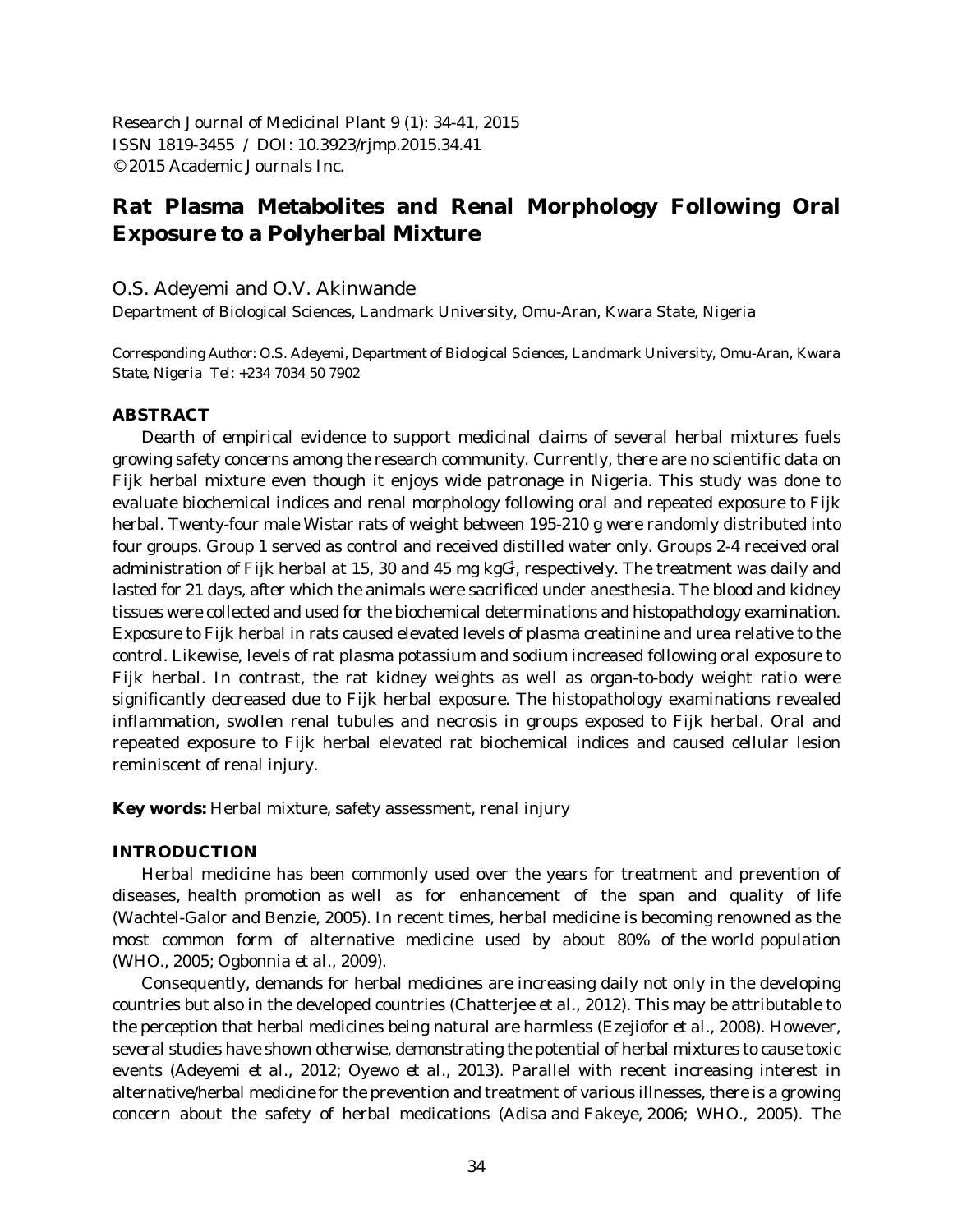popularity and availability of herbal remedies have generated serious concerns regarding the safety, efficacy and responsibility of practitioners using traditional medicines (Joshua *et al*., 2010). Currently, many herbal remedies being marketed to the Nigeria populace do not have available empirical data that may aid informed choices by consumers (Adeyemi *et al*., 2012; Ekor *et al*., 2010).

Another cause for concern on use of herbal medicines has to do with the absence of proper regulation of herbal remedies. This may predispose to the compromise of the quality of herbal mixtures. Cases of contamination with heavy metals like nickel, lead have been reported (Obi *et al*., 2006). Also, plants could be falsely authenticated, deliberately or unintentionally (Ernst *et al*., 2005) thus further posing unknown health risk to consumers.

Fijk is a polyherbal formulation marketed in Nigeria by Oko-Oloyun Company, Limited, Nigeria. It is prepared from a blend of thirteen different plants namely; *Cassia alata*, *Citrus medical* var acid, aloe vera, *Cassia augustifolia*, *Cassia siamea*, *Kyaha senegalensis*, *Xylopia aethiopica*, *Gongronema latifolium*, *Khaya grandifoliola*, *Morinda lucida*, *Anthocelesta djalonensis* and *Citrullus lanatus*. According to the product leaflet, Fijk herbal is acclaimed as an indigenous, excellent herbal formula which is tested and trusted for numerous health promoting effects. Currently, no empirical data are available to corroborate the medicinal claims or otherwise. Also, safety profile on Fijk herbal data seem non-existent at least in major online libraries like the Cochrane, PubMed and Google Scholar. The present study sought to evaluate rat biochemical indices and renal morphology following oral and repeated exposure to various dosages of Fijk.

# **MATERIALS AND METHODS**

**Experimental animals:** Wistar rats of weight between 195-210 g were used for study. Animals were sourced from the Department of Biochemistry, University of Ilorin, Ilorin, Nigeria. Handling of animals was in accordance with relevant institutional and ethical guidelines as approved for scientific study.

**Fijk:** Fijk is a polyherbal formulation marketed in Nigeria by Okooloyun Company, Limited, Nigeria.

**Experimental design:** Twenty-four Wistar rats were housed in plastic cages in a well-ventilated room and given access to normal rat chow and clean water *ad libitum*. The animals were randomly distributed into 4 groups of (6):

- C **Group 1:** Control-administered distilled water only
- $C$  **Group 2:** Received Fijk at a dosage of 15 mg kg $G<sup>1</sup>$  body weight
- $C$  **Group 3:** Received Fijk at a dosage of 30 mg kg $G<sup>1</sup>$  body weight
- $\mathcal{C}$  **Group 4:** Received Fijk at a dosage of 45 mg kg $\mathcal{G}^1$  body weight

The dosages were selected based on corresponding therapeutic doses for human consumption as recommended by the herbal producer. Animals were weighed weekly. The daily administration of Fijk was carried out orally for twenty one days.

**Necroscopy:** After the treatments have ended, animals were fasted overnight and sacrificed under anaesthetization in slight diethyl ether. The blood samples were collected by cardiac puncture into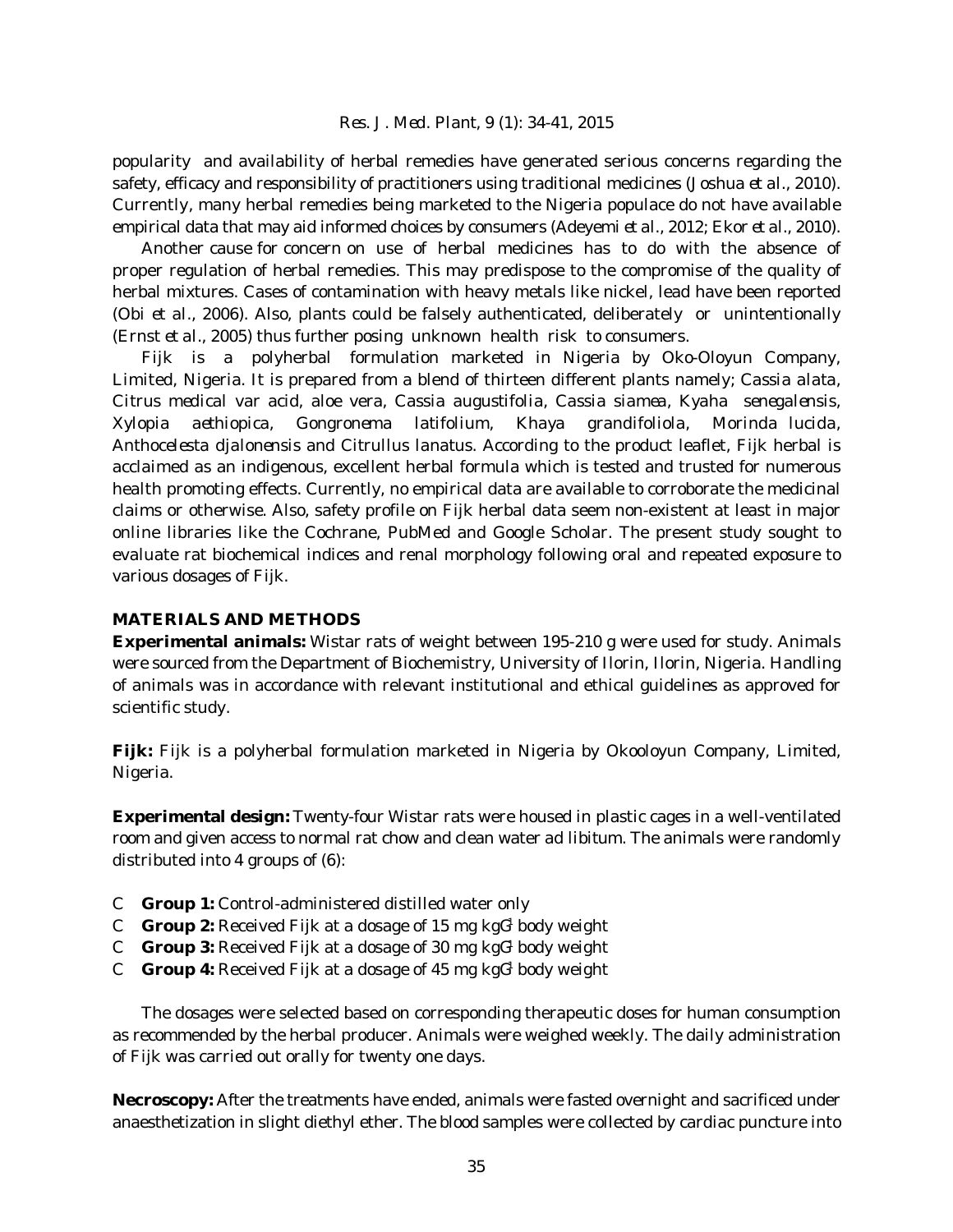EDTA tubes. Blood samples were centrifuged at 5000 g for 5 min in a refrigerated centrifuge (Anke TDL-5000B, Shanghai, China). The plasma was carefully separated out and stored frozen until required for analysis. The kidney was excised, transferred into ice-cold sucrose solution, blotted with tissue paper, weighed and fixed in buffered formalin for histopathology.

**Biochemical assays:** The rat plasma total protein, urea, creatinine, sodium (Na<sup>+</sup>) and potassium (K<sup>+</sup>) were determined by spectrophotometry (Jenway UV/Vis Spectrophotometer, Staffordshire, United Kingdom) using reagent assay kits by either the Randox Laboratory (Crumlin, UK) or the Agape Diagnostics (Switzerland).

**Histopathologyy examination:** The rat liver was fixed in 10% Buffered Neutral Formalin (BNF) immediately following excision from animals. Fixed tissues were subsequently processed for histopathology examinations as previously described (Adeyemi and Sulaiman, 2012). Capture and scoring for morphological changes were done by a pathologist blind to the treatments, at the University of Ilorin Teaching Hospital, Ilorin, Nigeria.

**Data analysis:** All data were presented as the Mean±SEM. Data were subjected to statistical analysis using the one-way ANOVA (GraphPad Software Inc., San Diego, CA). Differences among the group means were evaluated by Tukey's test. Mean values were considered to be statistically significant at  $p<0.05$ .

#### **RESULTS**

The rat kidney weights as well as organ-body weight ratio significantly decreased consequent upon the oral exposure to Fijk herbals (Fig. 1). To further determine whether oral and repeated exposure to Fijk herbal could influence rat renal functions; the levels of plasma creatinine, urea, electrolytes and histopathology examinations of renal tissues were carried out. Oral exposure of rats to Fijk herbal mixture caused elevated plasma creatinine level relative to the control (Fig. 2). Rat plasma urea levels were also appreciably raised following oral and repeated exposure to Fijk herbals. Likewise, the levels of rat plasma potassium and sodium were significantly increased by oral exposure to Fijk herbal (Fig. 3).

The histopathology examinations of the rat renal sections revealed alteration to the cellular architecture of animals in the groups which were orally exposed to Fijk herbal (Fig. 4). The rat renal tissue in the control group had normal and intact cellular architecture. However, repeated and oral exposure to Fijk herbal in rats caused swollen renal tubules, severe inflammation, hypochromic and necrosis. The severity of renal alterations showed correlation with increasing dosages of Fijk herbal.

#### **DISCUSSION**

Nearly 80% of the world population depends on traditional medicine for primary health care (WHO., 2005). Herbal remedies enjoy patronage, because of the belief that medicinal plants are natural, readily available and affordable (Adeyemi *et al*., 2012).

However, the dearth of empirical evidence to support medicinal claims of many herbal mixtures is a fuel for growing safety concerns among the research community. Herbal remedies are often used without proper dosage or prescriptions, a situation which predisposes the consumer to unknown health risk especially when repeatedly consumed. These factors amongst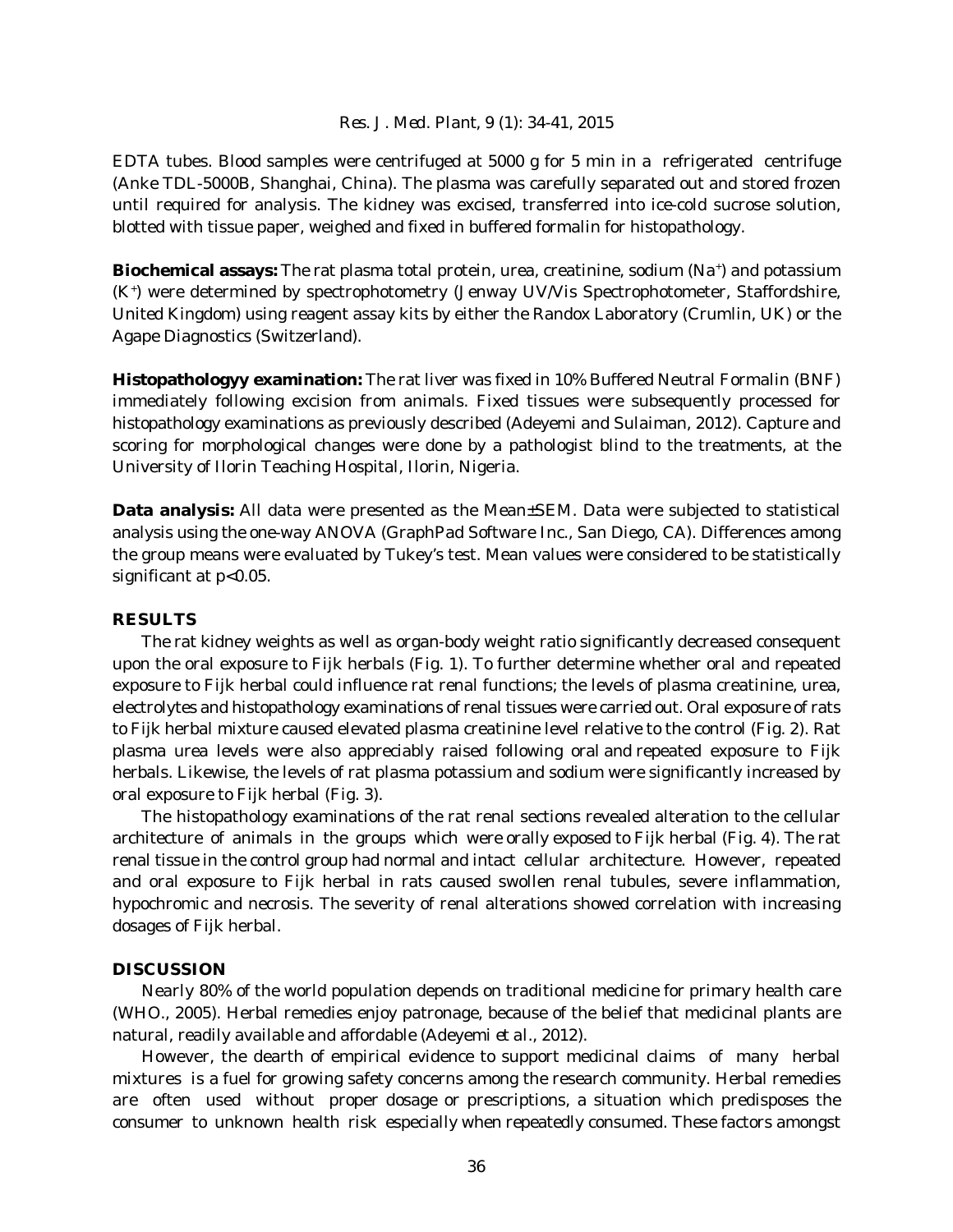



Fig. 1(a-c): (a) Organ weight, (b) Organ-to-body weight ratio and (c) Level of plasma total protein following oral and repeated exposure to Fijk herbal mixture in Wistar rats, Data is presented as mean values±Standard Error of Mean (SEM),  $n = 6$ , " is significant (p<0.05) relative to the control group

others highlight the need for research efforts aimed at establishing the safety/toxicity profiles of herbal remedies for public good. Such data or information would avail the consumers opportunity to make informed choices and indeed may render scientific credence to the acclaimed medicinal benefits.

The oral and repeated exposure of Fijk herbal to rats for twenty one days caused significant reduction in kidney weights as well as organ to body weight ratio. Alteration in body weight and/or organ weight has been linked to toxic events arising from exposure to a toxicant (Adeyemi and Faniyan, 2014; Orisakwe *et al*., 2004). The demonstration of appreciable alteration to rat organ as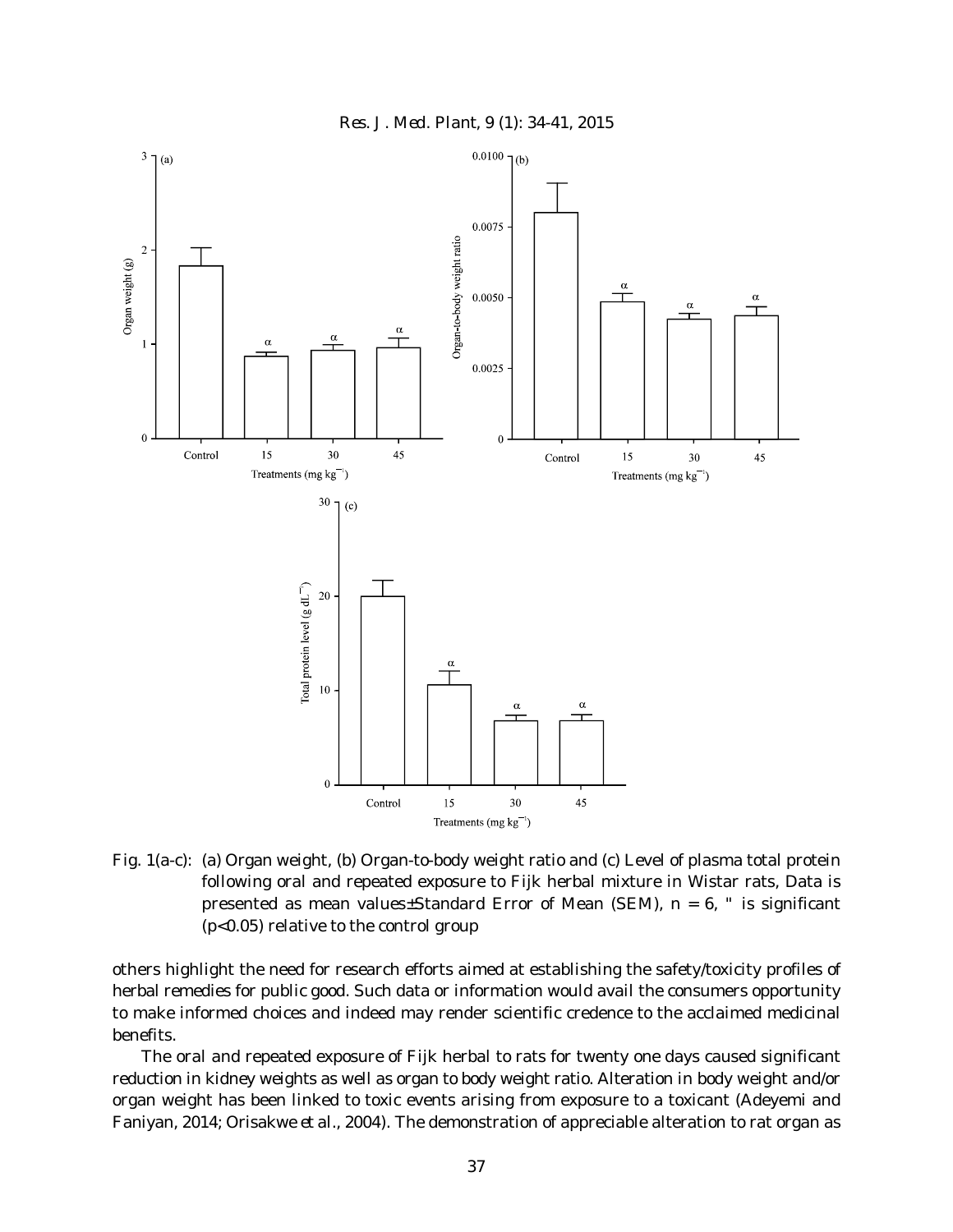



Fig. 2(a-b): Level of plasma (a) Creatinine and (b) Urea following oral and repeated exposure to Fijk herbal mixture in Wistar rats, Data is presented as mean values±Standard Error of Mean (SEM),  $n = 6$ , " is significant (p<0.05) relative to the control group



Fig. 3(a-b): Level of plasma (a) Potassium and (b) Sodium. Repeated exposure to Fijk herbal elevated rat biochemical indices and caused cellular lesion reminiscent of renal injury. Data is presented as mean values±Standard Error of Mean (SEM),  $n = 6$ , " is significant ( $p<0.05$ ) relative to the control group

well as organ-to-body weight ratio after oral and repeated exposure to Fijk herbal, may indicate adverse impact by the administered herbal mixture.

The evaluation of body fluids in tissues and plasma plays key role in determining assault on organs/tissues and to a reasonable extent toxic events (Adeyemi and Akanji, 2011).The levels of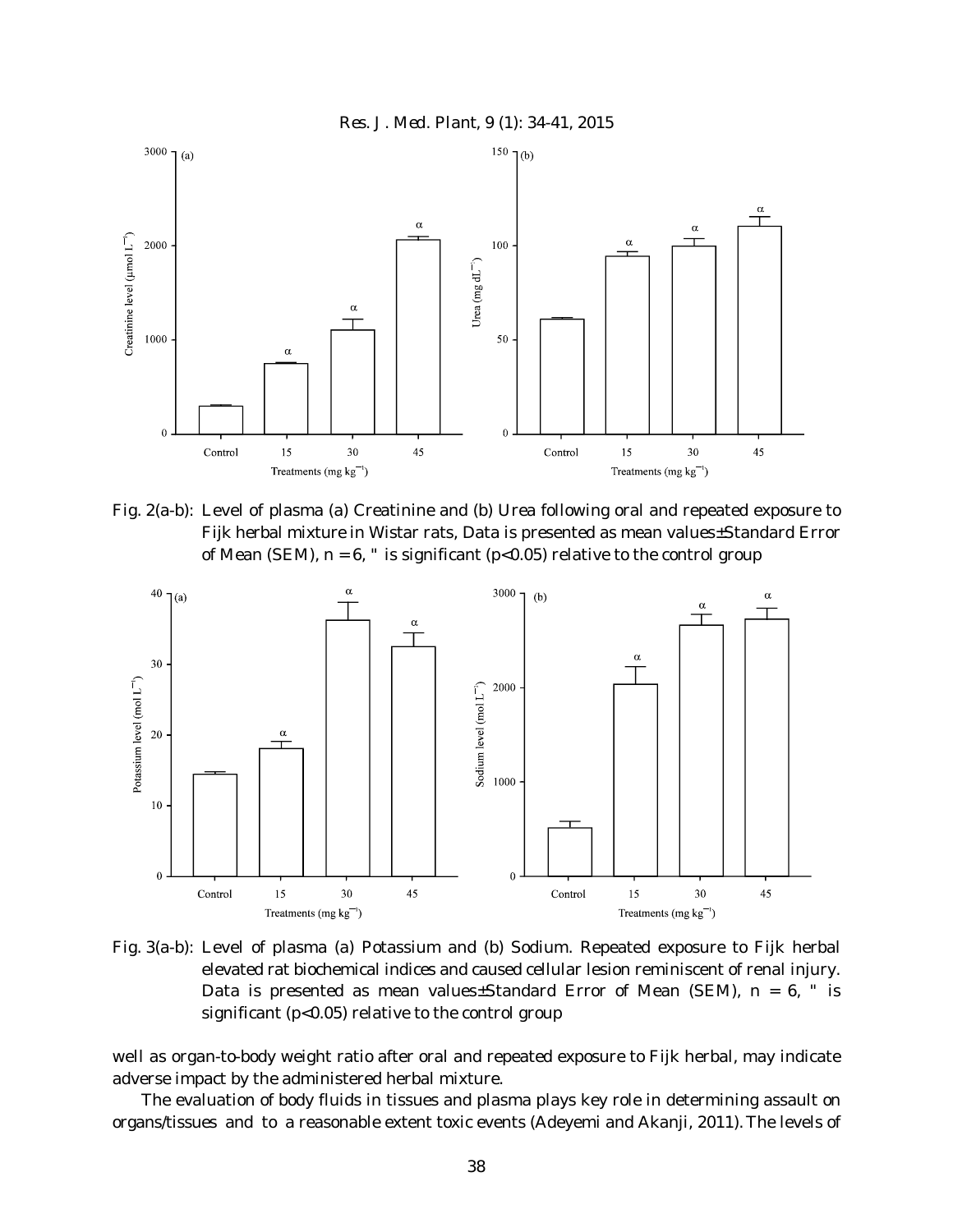

Fig. 4(a-d): Photomicrographs of rat renal sections following oral and repeated exposure to Fijk herbal mixtures for twenty one days. (a) Control group shows intact and normal renal morphology, (b) Group give 15 mg kgG<sup>1</sup> Fijk herbal shows severe inflammation and cyst-like space lined by cuboidal cells, (c) Group given 30 mg  $kgG<sup>1</sup>$  Fijk herbal shows renal necrosis, (d) Group given 45 mg kg $G<sup>1</sup>$  Fijk herbal reveals hypochromic and necrosis of renal tissue. H and E staining (x400)

rat plasma creatinine and urea were elevated following oral and repeated to Fijk herbal. Creatinine is an endogenous by-product of muscle metabolism which can be used to measure glomerular filtration rate. Under normal physiological condition, daily excretion of creatinine is constant and this is proportional to the muscle mass (Gross *et al*., 2005). However, when renal function is impaired, creatinine is retained in the blood causing its level to rise. Increased level of plasma creatinine is usually associated with reduced glomerular filtration capacity (Adeyemi and Akanji, 2012; Gross *et al*., 2005). Also, increased plasma urea has been linked to impaired kidney filtration capacity (Adeyemi and Akanji, 2012). Urea is formed in order to rid the body of nitrogenous waste form protein degradation. Urea is produced in the liver and excreted in urine by the kidney. Increases in rat plasma level of creatinine and urea may be attributed to impairment in kidney function. Previous studies have shown that kidney disease or blockage of the flow of urine from kidney could cause both plasma urea and creatinine levels to rise (Adeyemi and Akanji, 2012).

Furthermore, there was elevation in the levels of rat plasma potassium which may predispose to shrinking of cell. Potassium is an intracellular ion but when its extracellular concentration increases, it potentiates loss of water to the extracellular environment and may cause the cell to diminish in size. Raised potassium may be due to damaged red cells, acidosis or impaired renal excretion. On the other hand, sodium is an extracellular ion and its elevation in rat plasma may be linked to dehydration or low blood volume. A previous study has demonstrated the potential of herbal mixture to alter the plasma electrolyte concentrations possibly by affecting the Na+ $/K^+$  pump (Adeyemi *et al*., 2012) which maintains the constancy of the electrolyte concentration in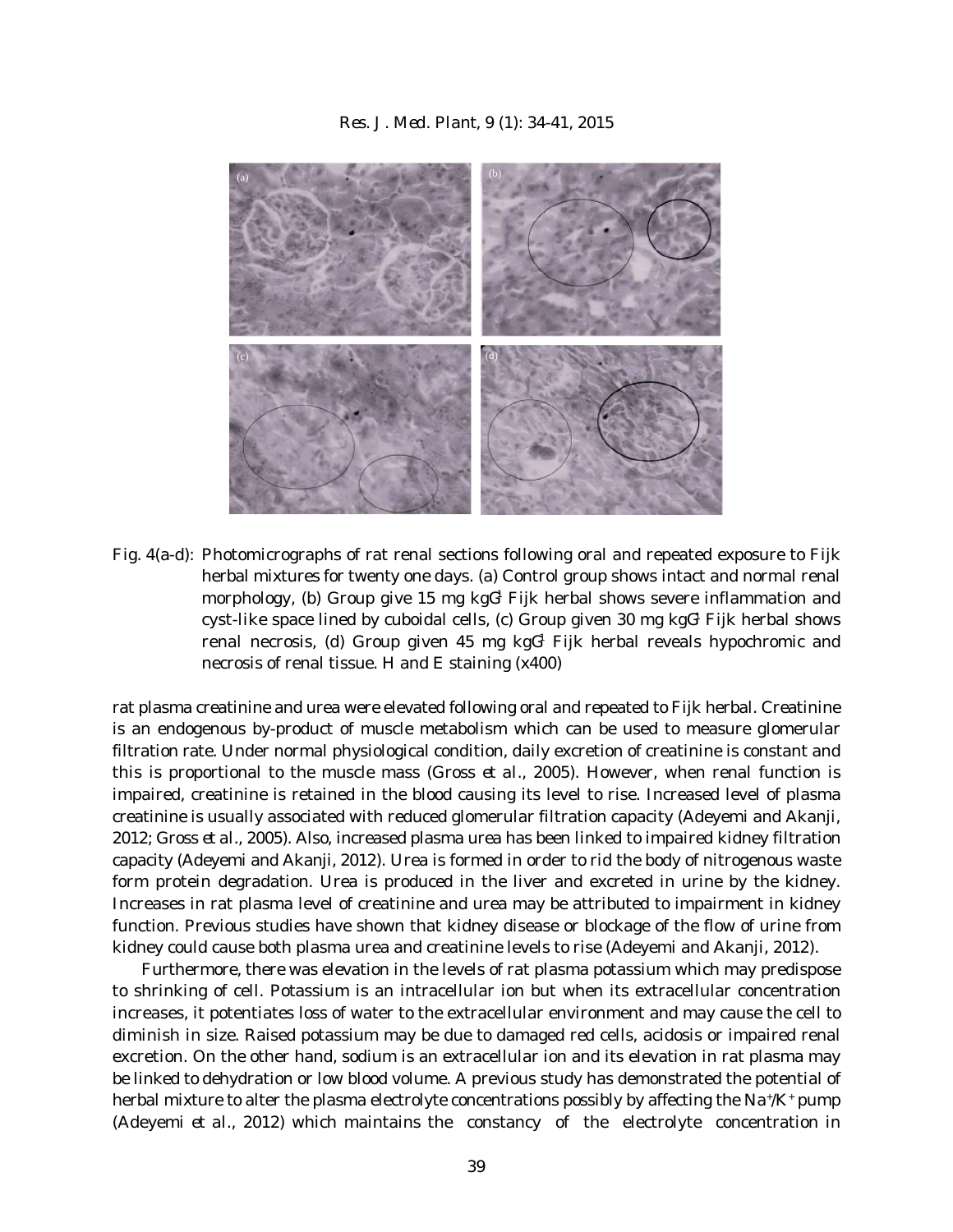extracellular fluids. The alteration of the plasma potassium and sodium levels as seen in this study may implicate the capacity of Fijk herbal to affect the  $Na^{\dagger}/K^{\dagger}$  ATPase activity.

The histopathology results of rat renal sections revealed compromised cellular integrity caused by repeated exposure to Fijk herbal. There were swollen renal tubules, severe nephritis, hypochromic and necrosis. The histopathology findings support well the biochemical evaluations, all of which are resemblance of impaired renal capacity. In the control group, the cellular architecture was intact.

This study did not evaluate reversal of effects caused by repeated and oral administration of Fijk upon termination of exposure. However, study revealed that repeated exposure to Fijk herbal elevated biochemical indices and altered cellular architecture in manners reminiscent of renal injury. The severity of alterations to rat biochemical indices and renal morphology shows correlation with increasing dosages. Therefore, adherence to recommended doses and avoidance of long term consumption are advised.

# **ACKNOWLEDGMENT**

Authors appreciate the laboratory staff at the Department of Biological Sciences, Landmark University, Omu-Aran, Nigeria.

### **REFERENCES**

- Adeyemi, O.S. and M.A. Akanji, 2011. Biochemical changes in the kidney and liver of rats following administration of ethanolic extract of *Psidium guajava* leaves. Hum. Exp. Toxicol., 30: 1266-1274.
- Adeyemi, O.S. and F.A. Sulaiman, 2012. Biochemical and morphological changes in *Trypanosoma brucei* brucei-infected rats treated with homidium chloride and diminazene aceturate. J. Basic Clin. Physiol. Pharmacol., 23: 179-183.
- Adeyemi, O.S. and M.A. Akanji, 2012. *Psidium guajava* leaf extract: Effects on rat serum homeostasis and tissue morphology. Comp. Clin. Pathol., 21: 401-407.
- Adeyemi, O.S., M. Fambegbe, O.R. Daniyan and I. Nwajei, 2012. Yoyo Bitters, a polyherbal formulation influenced some biochemical parameters in Wistar rats. J. Basic Clin. Physiol. Pharmacol., 23: 135-138.
- Adeyemi, O.S. and T.O. Faniyan, 2014. Antioxidant status of rats administered silver nanoparticles orally. J. Taibah Univ. Med. Sci., 9: 182-186.
- Adisa, R. and T. Fakeye, 2006. Assessment of the knowledge of community pharmacists regarding common phytopharmaceuticals sold in South Western Nigeria. Trop. J. Pharm. Res., 5: 619-625.
- Chatterjee, A., S. Chatterjee and S.K. Bandyopadhyay, 2012. *H. pylori*-induced gastric ulcer: Pathophysiology and herbal remedy. Int. J. Biol. Med. Res., 3: 1461-1465.
- Ekor, M., A.O. Odusoga, O.O. Adesina, G.B. Adewale and S.O. Kolawole, 2010. Toxicity evaluation of Yoyo Cleanser bitters and fields Swedish bitters herbal preparations following sub-chronic administration in rats. Am. J. Pharmacol. Toxicol., 5: 159-166.
- Ernst, E., K. Schmidt and B. Wider, 2005. CAM research in Britain: The last 10 years. Complementary Ther. Clin. Pract., 11: 17-20.
- Ezejiofor, N.A., C. Maduagwunan, V.I. Onyiaorah, D.C. Hussaini and O.E. Orisakwe, 2008. Multiple organ toxicity of a Nigerian herbal supplement (U & D Sweet Bitter) in male albino rats. Pak. J. Pharm. Sci., 21: 426-429.
- Gross, J.L., M.J. de Azevedo, S.P. Silveiro, L.H. Canani, M.L. Caramori and T. Zelmanovitz, 2005. Diabetic nephropathy: Diagnosis, prevention and treatment. Diabetes Care, 28: 164-176.